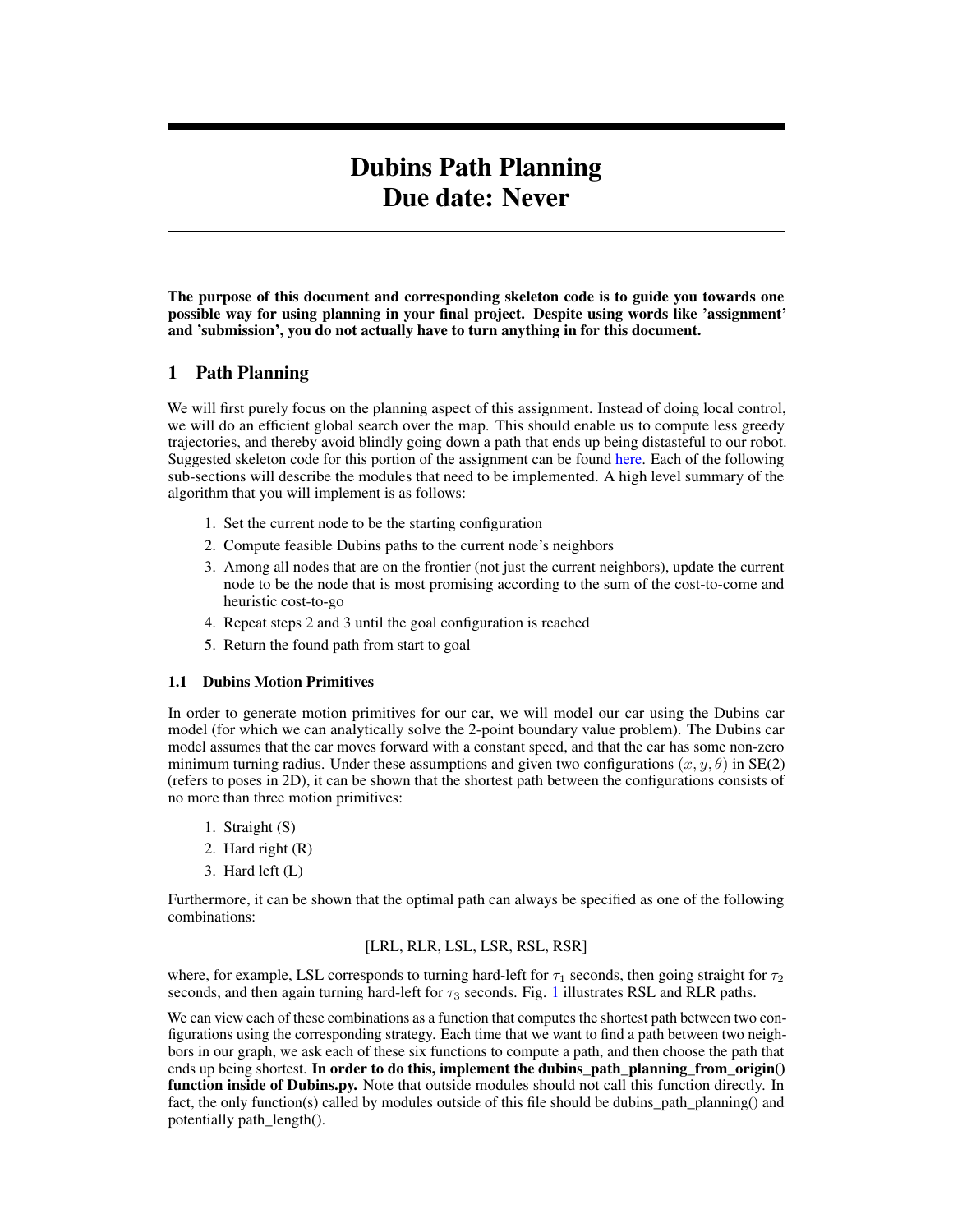<span id="page-1-0"></span>

Figure 1: RSL and RLR Dubins paths.  $q_I$  and  $q_G$ , are the initial and goal configurations respectively. Image from [Steven LaValle.](http://planning.cs.uiuc.edu/node821.html)

#### 1.2 ObstacleManager

To ensure that the robot does not run into obstacles, such as walls, we need to use the map of the environment to check for collisions. Here, we will assume that the robot has a rectangular shape, and that if any part of our rectangular robot intersects with the wall, then it is in collision. Implement the get\_state\_validity() function in ObstacleManager.py, which checks if a single configuration is in collision. Then use this function to implement get edge validity $()$ , which checks if an edge between two configurations is in collision.

#### 1.3 Graph Generator

Instead of planning on a dense grid with a fixed discretization, we form a graph by pseudo-randomly placing points in the robot's configuration space SE(2). The specific method that we use for generating these points is based on Halton Sequences. Using Halton Sequences for generating pseudo-random values gives us a number of favorable properties in terms of the generated graph, which you can read about [here.](http://www.aae.wisc.edu/dphaneuf/aae%20875/Halton%20sequences.pdf) You do not need to implement any of functions inside of GraphGenerator.py, but you will need to generate a graph (and save it into a graphml file) for Sieg Hall. Examine the main function of GraphGenerator.py for an idea of how to do this. Note that you should try different values of the parameters (such as halton\_points and disc\_radius) so that you get a reasonable graph in terms of size and connected-ness.

### 1.4 Halton Planner and Halton Environment

We will be planning on a Halton Graph. The HaltonEnvironment module manages this graph, and provides a number of useful functions for planning in the graph. The HaltonPlanner module should use the Halton Environment in order to do A\* planning over the graph. You do not need to implement any functions inside of HaltonEnvironment.py, but you should become familiar with its functions. In HaltonPlanner.py, you will implement A\* planning. In addition, you will implement a function to post-process the plan in order to try to find a shorter path. Although A\* should return the optimal path over our graph, it is possible that we could find shortcuts in the path by trying to connect nodes that were not neighbors in the original graph.

#### 1.5 Planner Node and Planner Test

All of the code for planning is wrapped into a ROS service. As opposed to the publisher/subscriber framework that constantly sends/receives information to/from a topic, a service only operates when it receives a request from a client. In short, the server (i.e the planning node) is waiting to receive requests for a plan. When a client gives it a source and target to create a plan for, the service generates the plan, returns it, and then goes back to waiting around for more plan requests. You can read more about services and clients [here.](http://wiki.ros.org/rospy/Overview/Services) Once you have finished implementing the above code,